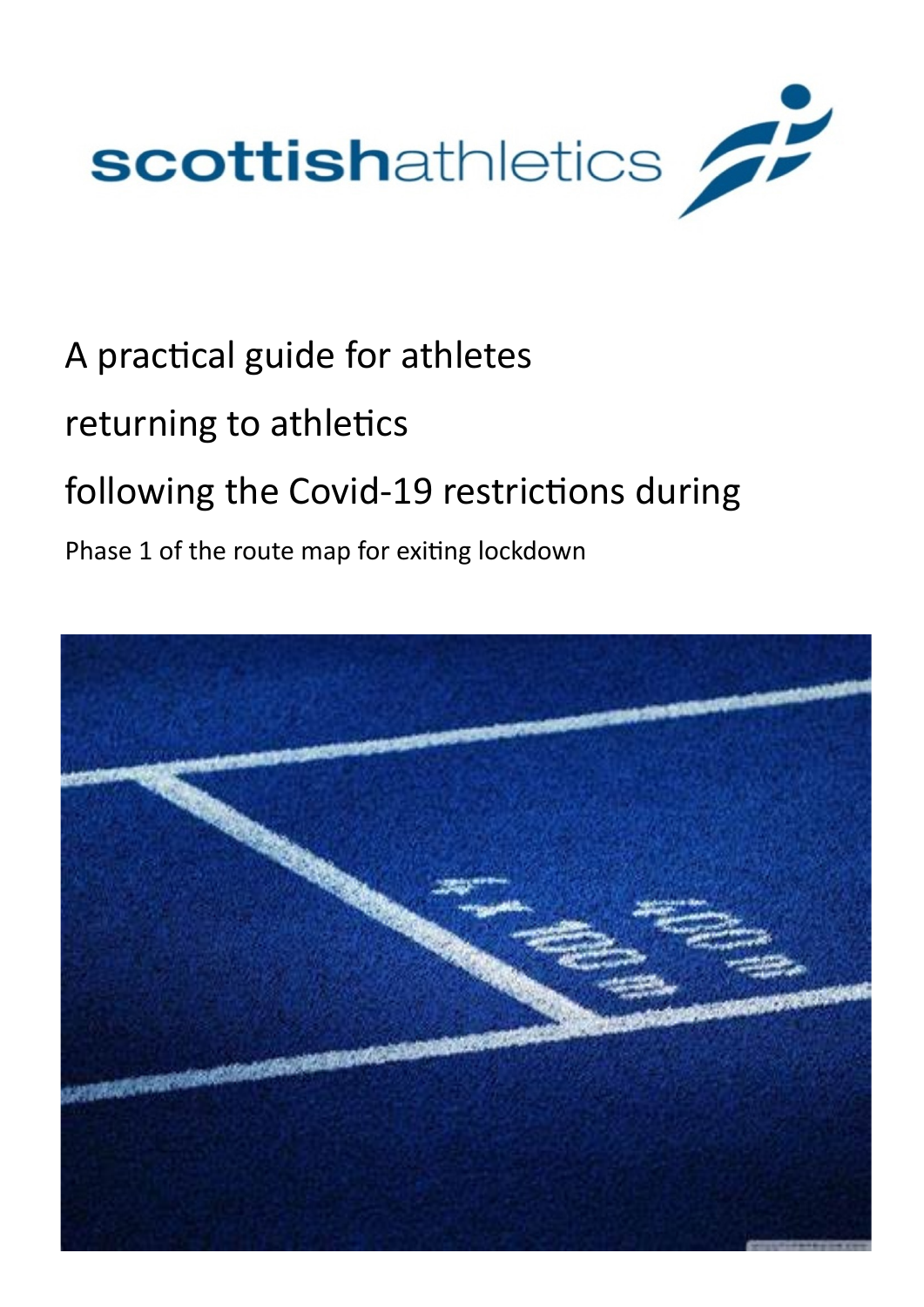



The guidelines in this document relate to phase 1 of the Scottish Government's COVID-19 route map through and out of the crisis.

This phase:

- 1. Allows unrestricted outdoors exercise adhering to distancing measures and noncontact outdoor activities in the local area.
- 2. Permits people to use outdoor spaces for recreational purposes.
- 3. Allows one household to meet with another household outdoors, in small numbers, but with physical distancing required.
- 4. Information on the Scottish Government's approach to managing covid-19 is available at [www.gov.scot/coronavirus](http://www.gov.scot/coronavirus-covid-19/)-covid-19/

This practical guide, prepared by our team in consultation with **sport**scotland, Scottish Government and Children First, outlines the robust measures **scottish**athletics would like athletes to take to maintain their own, and others safety, during phase 1 of the route map through and out of the crisis.

The measures proposed cover each step of the journey from preparation at home to the outdoor area used for exercise and back home again.

These measures should be followed at all times during phase 1. Further advice will be provided for the subsequent phases in due course.



Our measures and procedures are under constant review and updated as advice from government, health authorities and the national agency for sport evolves in line with the gradual lifting of restrictions.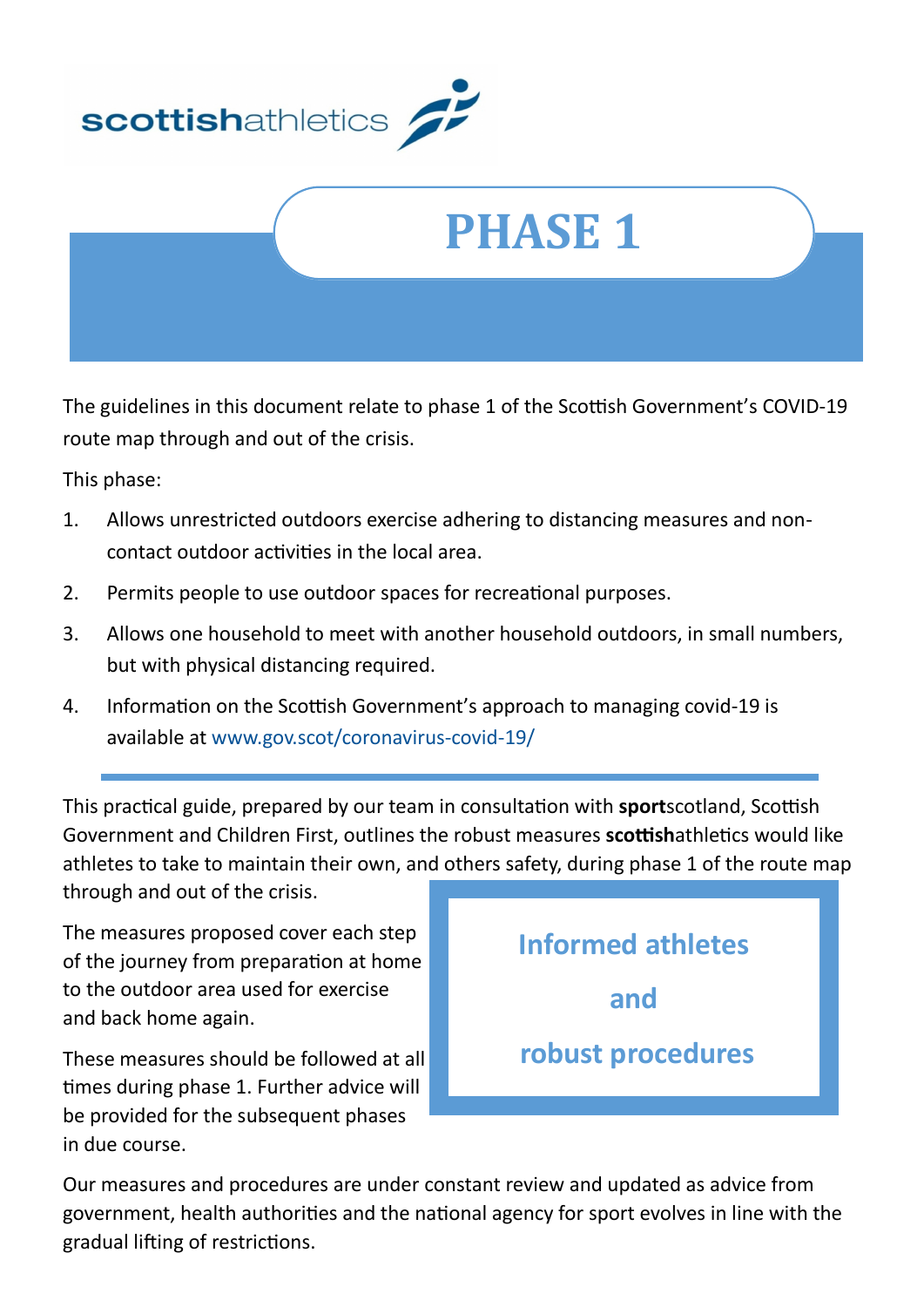

#### **1. Before you train**

In this phase you must stay at home if you:

- Have been in contact with someone with COVID-19 in the last 14 days.
- Have been overseas or exposed to someone with COVID-19 in the last 14 days.
- Have COVID-19 symptoms or are feeling unwell.
- Have been told to self-isolate as part of the contact tracing measures in place.

You must check with your GP prior to training if you are in a high-risk health category.

#### **2. Coaching, instructing and personal training**

One 2 one coaching is permitted if it is outdoors, physical distancing can be maintained, and it is with members of your household and/or members of 1 other household. A coach should not deliver training to more than 1 household at any one time or provide training to more than 1 household per day. Be aware that this guidance can change quickly so please continue to follow advice on the **scottish**athletics website.

#### **3. Athletes training in an outdoor space**

Where you do intend to train in an outdoor and public space on your own, or with an athlete or coach from another household, the following should apply:

- Only outdoor exercise is allowed in this phase. Please note your usual local facilities may be closed.
- Face to face training sessions with an athlete or coach from another household should take place only where full physical distancing is possible and once per day.
- Athletes should plan and risk assess the session/outdoor space with their coach online or by phone prior to the session, and confirm particular expectations and requirements.
- Athletes should only train at local outdoor spaces and avoid unnecessary travel.
- Athletes should not travel to and from training in the same vehicle as someone from a different household.
- Athletes should arrive and leave the designated outdoor space as close as possible to when they are due to train.
- Athletes should arrive ready to train as there will be no access to changing rooms or facilities during this stage.
- Athletes should be aware that public toilet facilities will not be available during this phase.
- Athletes should take with them hand sanitizer and/or antiseptic wipes.
- Athletes should **only use own** equipment.

#### **4. Social distancing & good hygiene behaviours**

- Refrain from handshakes and high fives.
- Keep 2 metres away from other people at all times.
- Do not share food, towels, and drinks.
- Clean your hands and equipment frequently.
- Cover your coughs and sneezes and dispose of any used tissue in your own bag and take it home with you.
- Avoid spitting unless into a tissue which you should take home and dispose of.
- Avoid touching your face.
- Keep your distance from the other public space users.
- When there are 2 or more athletes in your family group, or you are training with someone from another household, run in single file more than 5m apart, unless there is sufficient space where you can leave 2m between each athlete running side by side.
- Remain apart from other athletes and other members of the public when taking a break.

Link to the Health Protection Scotland guidance [www.hps.scot.nhs.uk/web](http://www.hps.scot.nhs.uk/web-resources-container/covid-19-guidance-for-non-healthcare-settings/)-resources-container/covid-19-guidance-for-non-[healthcare](http://www.hps.scot.nhs.uk/web-resources-container/covid-19-guidance-for-non-healthcare-settings/)-settings/